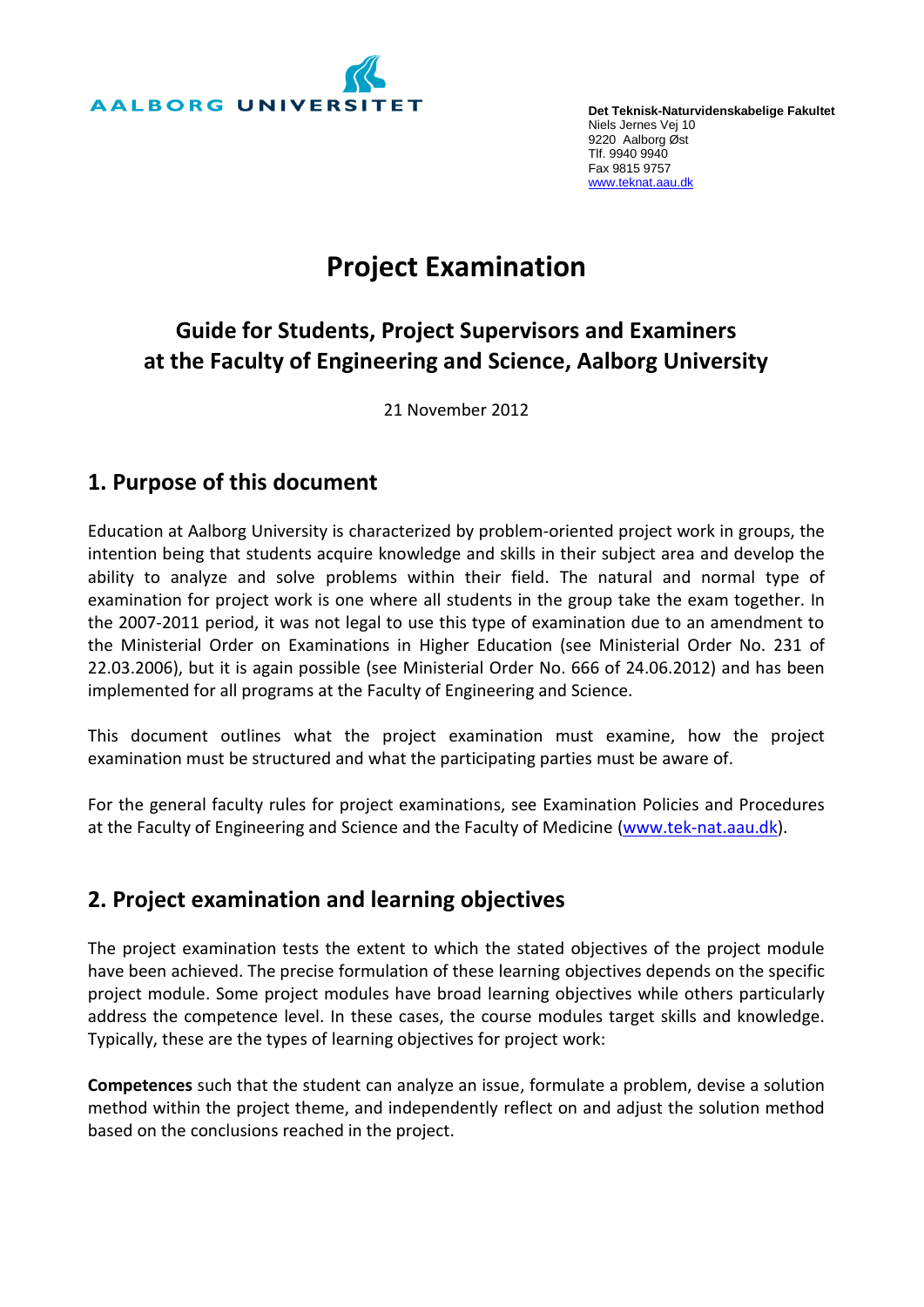**Skills** such that the student can apply methods and techniques from the field to solve the formulated problem and document this in speaking and writing.

**Knowledge** such that the student can apply and account for theories from the field in connection with analyzing and solving the project's problem, including why these particular theories have been selected.

During the project examination, all students must be examined in terms of the project module's learning objectives.

## **3. Structure of the project examination**

The project examination takes the form of a seminar with the main examiner as the moderator. It consists of three elements.

- A *presentation* where each student presents one or more key points in the project or puts them in perspective. The presentation is organized jointly by the group and should appear as a whole, but the responsibility for the specific point falls to the individual student. Typically, 6-10 minutes are allocated per student for the presentation. Since it is part of the exam, students can be questioned during the presentation, but it is recommended that such questions are primarily of a clarifying nature.
- One or more *joint discussion rounds* where the entire group is asked about the problem formulation, the strengths and limitations of the selected methods, contextualization and the like. These are the competences and skills that are necessary in this particular project. The entire group is addressed together, and the examiners evaluate who is contributing and how good the contributions are. It is also possible that individual students relate to each other's contributions. The questions here can be truly open, i.e., they are not necessarily the type where the examiners know the answers.

The joint discussion rounds must elucidate the discussions and decisions that took place during the project, and the skills and knowledge underlying them. Through this process, the examiners as well as the students can clarify the project's strengths and weaknesses.

The assessment of the extent to which the individual student fulfills the project's learning objectives is based on how s/he answers, the extent to which s/he participates in the discussion, and the extent to which s/he can actively account for the analysis of the problem, the choice of method and the reasons for the choices made in the formulation and solution of the problem. If the individual student does not actively participate by volunteering answers then there will be direct inquiry into the student's knowledge, skills and competences. The examiners are tasked with ensuring this (see also section 5).

In addition, the individual student will be assessed on how s/he can analyze an elaboration of the project's issue.

• One or more *individually oriented question rounds* where each student gets a number of questions at a detailed level that must identify his/her knowledge and skills. This is thus an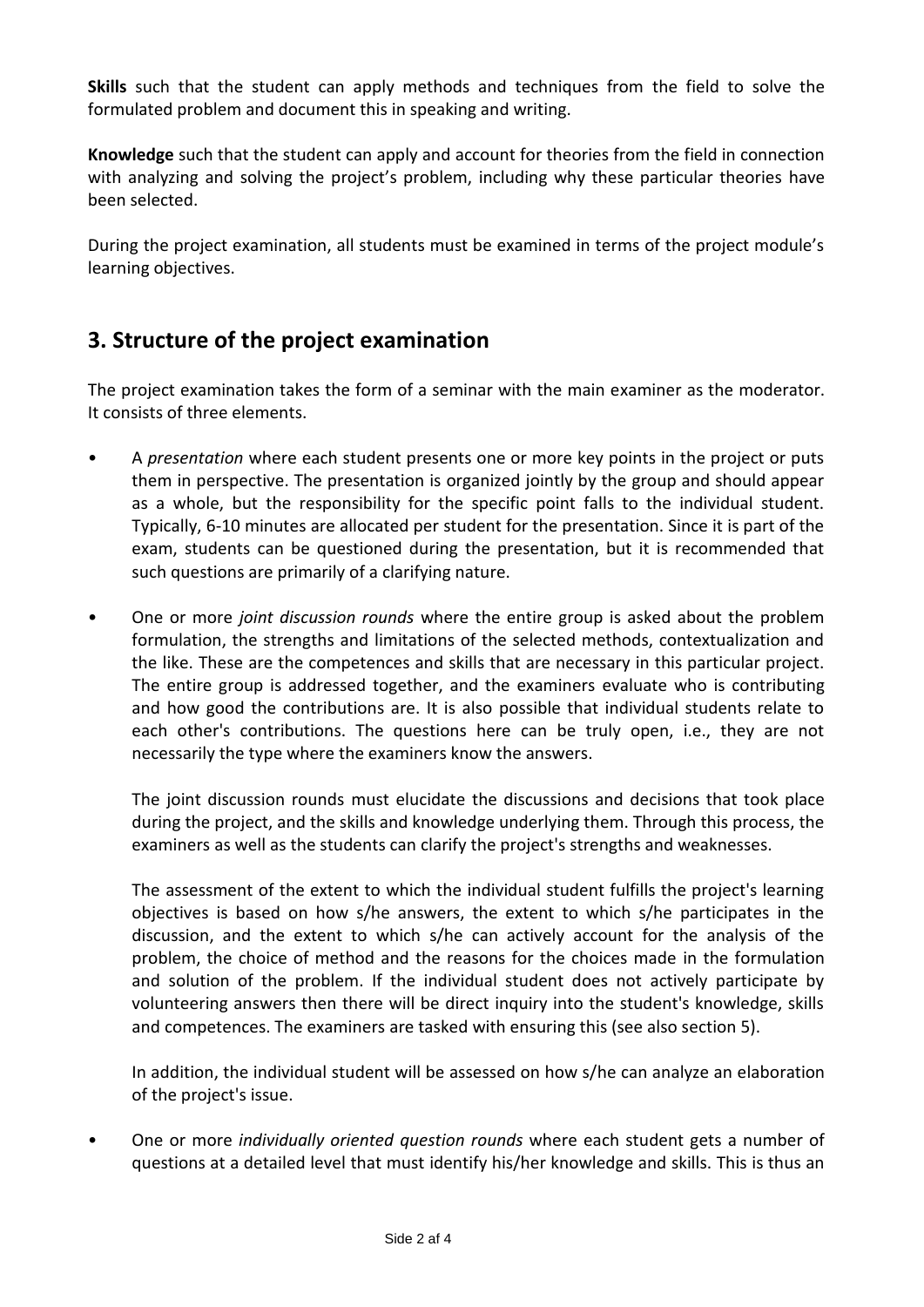"excavation of knowledge" for the individual student. What is being examined here is how well the individual student can account for the theories, methods and techniques that have been used in the project.

The presentation always takes place first, and as stated above, discussion and individual question rounds may be conducted several times. Time allocations for the entire examination process are: for projects of 15 ECTS and over, 45 minutes per student with a maximum of five hours in total; for projects of less than 15 ECTS, 35 minutes per student with a maximum of four hours in total; and for final project examinations, 60 minutes per student.

## **4. Examples of implementing the structure**

It is possible to hold a final joint discussion round that turns the attention toward conclusions and possible further work.

There can be breaks, both after the presentation and during the examination process, where the examiners have the opportunity to talk alone.

The time allocation for the joint discussion and the individual question rounds depends on the specific exam, but both must be of considerable size.

There are several options for the format of the individual question rounds. The project report is always the point of departure and questions are designed so that they require well-founded answers that are not too brief.

Some examples of formats for the individual question rounds:

- 1. The main examiner prepares a list of topics that collectively cover the project's content and learning objectives and lets the students select one or more topics at random. The student is questioned within the topics selected.
- 2. The main examiner selects one or more topics for each individual student and questions the student within these topics, ensuring if possible that the topics the student gets are not related to the topic the student presents in the presentation, and that the topics collectively cover the project's content and learning objectives.
- 3. In combination with or instead of this, the examiners may devise individual questions based on the students' activity level and answers during the joint discussion.

Everyone is present throughout the entire examination process. The main examiner may allow the other students to contribute with answers if the student in focus answers inadequately.

The manner in which the examination will proceed should be made clear to the students well before the exam.